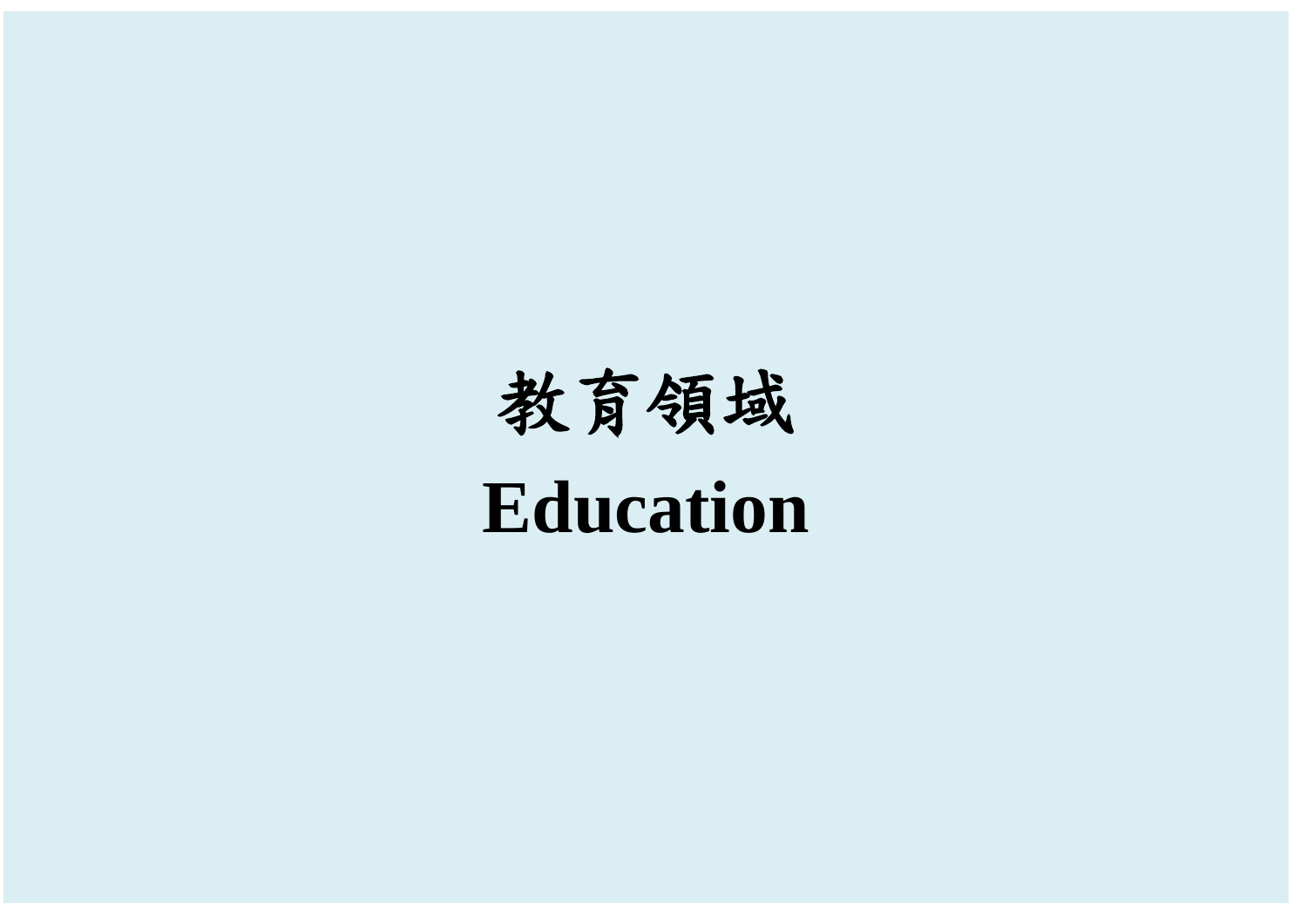## 「外國特定專業人才具有『教育領域』特殊專長」之資格條件及應備文件(檢核表)

| 資格條件                                    | 應備文件檢核表                                  |                                                     |
|-----------------------------------------|------------------------------------------|-----------------------------------------------------|
| (110年12月17日公告生效)                        | 新申請案                                     | 延期/重新申請                                             |
| 一、畢業於國際學術機構 QS 世界大學排名 (QS               |                                          | □國際學術機構 QS 世界大學排名 (QS World   得免再重新上傳左列應備文件,由「外國專業人 |
| World University Rankings )、泰晤士高等教育     | University Rankings)、泰晤士高等教育世界大          | 才申辦窗口平臺」自動帶入前核准案資料。                                 |
| 世界大學排名(Times Higher Education World     | 學 排 名 ( Times Higher Education World     |                                                     |
| University Rankings)或美國新聞與世界報導          | University Rankings)或美國新聞與世界報導           |                                                     |
| (U.S. News & World Report Rankings) 發布  | (U.S. News & World Report Rankings) 發布最  |                                                     |
| 最新一年之世界大學排行前五百名之大學校                     | 新一年之世界大學排行前五百名之大學校院                      |                                                     |
| 院,且持有該校博士學位之畢業證書。                       | 提供之博士學位畢業證書。                             |                                                     |
| 二、近五年內從事全職教學或研究工作累計達三                   | □近五年曾服務於國際學術機構 QS 世界大學排                  | □近五年曾服務於國際學術機構 QS 世界大學排                             |
| 年以上,且曾服務於國際學術機構 QS 世界                   | 名(QS World University Rankings)、泰晤士高等    | 名(QS World University Rankings)、泰晤士高等               |
| 大學排名 (QS World University Rankings)、    | 教育世界大學排名(Times Higher Education          | 教育世界大學排名(Times Higher Education                     |
| 泰晤士高等教育世界大學排名(Times Higher              | World University Rankings)或美國新聞與世界       | World University Rankings)或美國新聞與世界                  |
| Education World University Rankings)或美國 | 報導 (U.S. News & World Report Rankings) 發 | 報導 (U.S. News & World Report Rankings) 發            |
| 新聞與世界報導 (U.S. News & World Report       | 布最新一年之世界大學排行前五百名大學校                      | 布最新一年之世界大學排行前五百名大學校                                 |
| Rankings)發布最新一年之世界大學排行前                 | 院,且從事專任教職或研究員工作年資累計達                     | 院,且從事專任教職或研究員工作年資累計達                                |
| 五百名之大學校院。                               | 三年以上之服務證明。                               | 三年以上之服務證明。                                          |
| 三、曾獲得「教育部協助大專校院延攬國際頂尖                   | □「教育部協助大專校院延攬國際頂尖人才實施                    | 得免再重新上傳左列應備文件,由「外國專業人                               |
| 人才實施計畫」補助之學者。                           | 計畫   補助之證明文件                             | 才申辦窗口平臺」自動帶入前核准案資料。                                 |
|                                         |                                          |                                                     |
| 四、曾經或現任職於其他國家或我國之公私立學                   | 請檢附以下資料:                                 | 請檢附以下資料:                                            |
| 校或教育機關(構),並提供全職之教學、研                    | □薪資證明或繳稅證明文件                             | □薪資證明或繳稅證明文件                                        |
| 究或教育行政服務五年以上且最近月薪達新                     | □曾經或現任職於其他國家或我國之公私立學                     | □曾經或現任職於其他國家或我國之公私立學                                |
| 臺幣十六萬元。                                 | 校或教育機關 (構), 並提供全職之教學、研                   | 校或教育機關(構),並提供全職之教學、研                                |
|                                         | 究或教育行政服務工作年資累計達五年以上                      | 究或教育行政服務工作年資累計達五年以上                                 |
|                                         | 之服務證明。                                   | 之服務證明。                                              |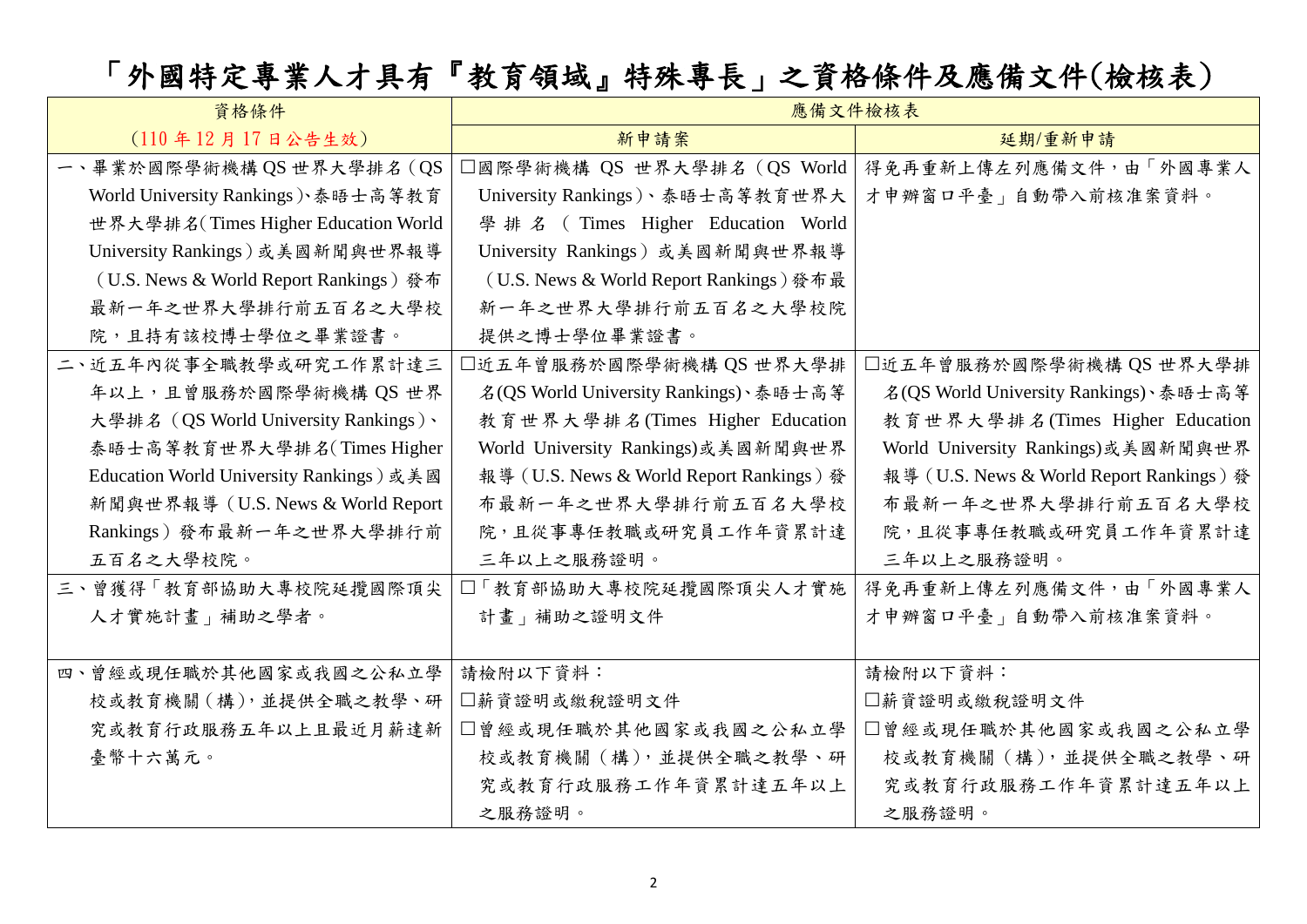## **Eligibility/prerequisites and required documents for "Foreign Special Professionals Possessing**

|                                                                                          | <b>Required Supporting Document Checklist</b>                                                                                               |                                                         |
|------------------------------------------------------------------------------------------|---------------------------------------------------------------------------------------------------------------------------------------------|---------------------------------------------------------|
| Eligibility/Prerequisites                                                                | <b>New Application</b>                                                                                                                      | <b>Extension/Renewal</b>                                |
| 1. The person has graduated with a doctorate                                             | A graduation certificate issued to the person by                                                                                            | It is not necessary to re-upload the required           |
| from one of the top 500 universities listed in                                           | one of the top 500 universities listed in the most                                                                                          | document described on the left. The Foreign             |
| most recent QS World University<br>the                                                   | recent QS World University Rankings, Times                                                                                                  | Professionals Online Application Platform will          |
| Rankings, Times Higher Education World                                                   | Higher Education World University Rankings,                                                                                                 | automatically incorporate the required supporting       |
| University Rankings, or U.S. News & World                                                | or U.S. News & World Report Rankings after                                                                                                  | documents that were reviewed and approved during        |
| <b>Report Rankings.</b>                                                                  | the person completed a doctorate there.                                                                                                     | the person's previous application.                      |
| 2. The person has engaged in full-time teaching                                          | Documentary evidence that in the past five years                                                                                            | $\Box$ Documentary evidence that in the past five years |
| and research for at least three years and in the                                         | the person has worked at one of the top 500                                                                                                 | the person has worked at one of the top 500             |
| past five years has worked at one of the top                                             | universities listed in the most recent QS World                                                                                             | universities listed in the most recent QS World         |
| 500 universities listed in the most recent QS                                            | University Rankings, Times Higher Education                                                                                                 | University Rankings, Times Higher Education             |
| World University Rankings, Times Higher                                                  | World University Rankings, or U.S. News &                                                                                                   | World University Rankings, or U.S. News &               |
| Education World University Rankings, or U.S.                                             | World Report Rankings and has spent a total of                                                                                              | World Report Rankings and has spent a total of          |
| News & World Report Rankings.                                                            | at least three years working in a full-time                                                                                                 | at least three years working in a full-time             |
|                                                                                          | teaching or research position.                                                                                                              | teaching or research position.                          |
| 3. The person is a leading international scholar                                         | Documentary evidence of receiving Ministry of                                                                                               | It is not necessary to re-upload the required           |
| recruited by a university or college who has                                             | Education funding support under the Yushan                                                                                                  | document described on the left. The Foreign             |
| received Ministry of Education funding                                                   | Fellow Program.                                                                                                                             | Professionals Online Application Platform will          |
| support under the Yushan Fellow Program.                                                 |                                                                                                                                             | automatically incorporate the required supporting       |
|                                                                                          |                                                                                                                                             | documents that were reviewed and approved during        |
|                                                                                          |                                                                                                                                             | the person's previous application.                      |
| 4. The person has been or is currently employed   Please attach the following documents: |                                                                                                                                             | Please attach the following documents:                  |
|                                                                                          | in a public or private school, college, $\Box$ Documentary evidence of salary received or $\Box$ Documentary evidence of salary received or |                                                         |

## **Special Expertise in the Field of Education"**